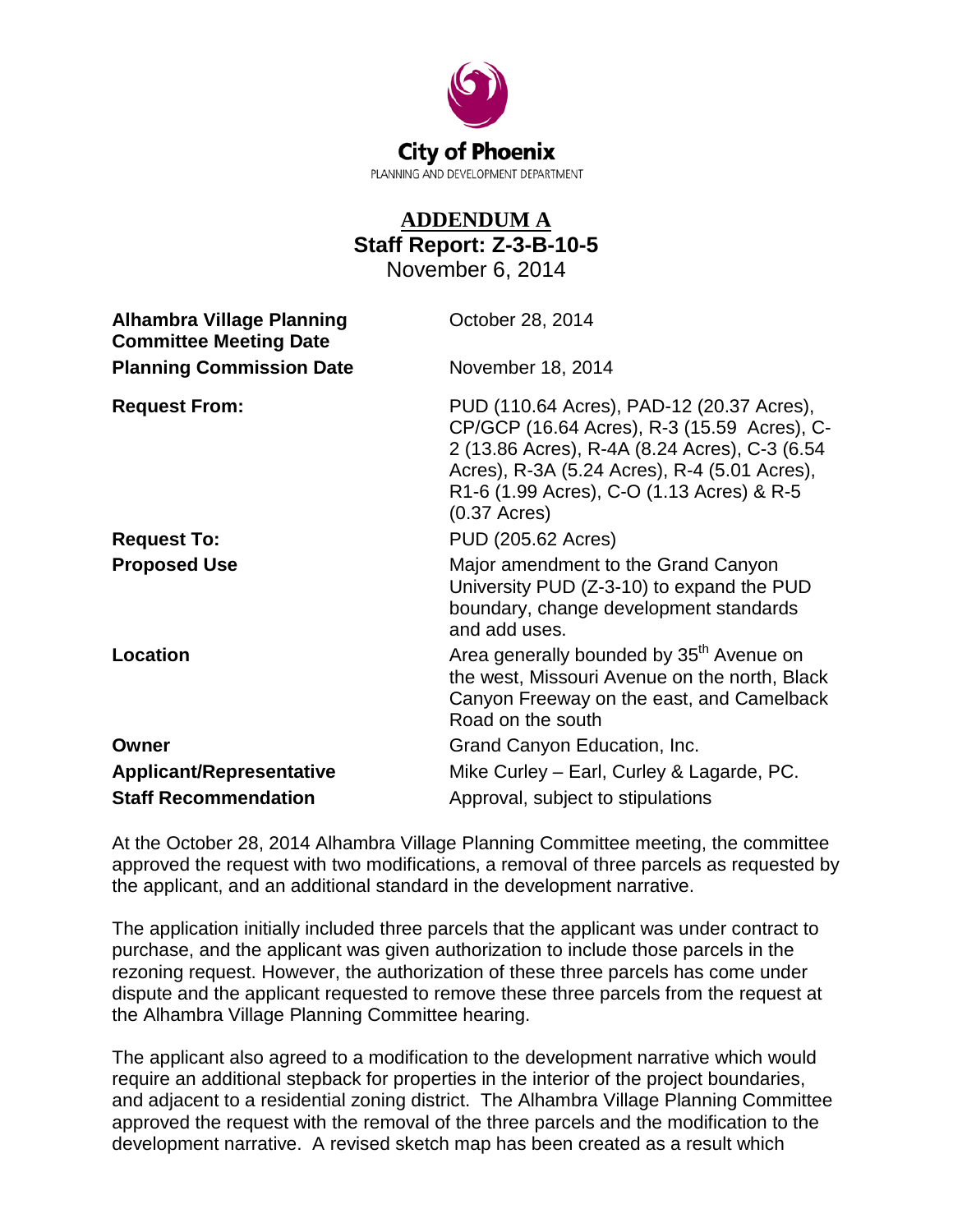Staff Report Z-3-B-10-5\_Addendum A November 6, 2014 Page 2 of 5

depicts a decrease in acreage from 208.29 acres to 205.62 acres. Staff supports the changes subject to the revised stipulations below.

## **Revised Stipulations**

- 1. An updated Development Narrative for the Grand Canyon University PUD reflecting the changes approved through this request shall be submitted to the Planning and Development Department within 30 days of City Council approval of this request. The updated Development Narrative shall be consistent with the Development Narrative date stamped October 3, 2014, as modified by the following stipulations:
	- a. Page 6, First paragraph: The first sentence shall read: "…C-O (Commercial Office District-Restricted Commercial), CP/GCP (Commerce Park/General Commerce Park) and C-2 (General Commercial) to PUD
	- b. Page 6, Second paragraph: The third sentence shall read "Campus enrollment is approximately 11,000 with approximately 14,000 students expected in 2015."
	- c. Page 12: "Little Canyon Trail" shall be labeled on the site plan.
	- d. Page 17: Surrounding Zoning Districts: Districts for east (of Little Canyon Trail) shall read "R-3, R-4, C-2 SP".
	- e. Page 19: Property previously zoned as PUD shall be labeled as "Existing PUD".
	- f. Page 21: Minimum Building Setbacks: "Adjacent to Existing Residential" shall read "Adjacent to Residential Zoning Districts".
	- g. Page 21: Minimum Building Setbacks: "Adjacent to Existing Non-Residential" shall read "Adjacent to Non-Residential Zoning Districts".
	- h. Page 21: Minimum Building Setbacks: Adjacent to Little Canyon Trail shall read "Adjacent to Little Canyon Trail: 34 feet (measured west from the easterly line of the trail, trail is approximately 10 feet wide, canal is approximately 14 feet wide)".
	- i. Page 21: Maximum Building Height: Building stepback requirement (a) shall read: There shall be a 20 foot maximum height within 20 feet of Missouri Avenue or a residential zoning district, which height may be increased two feet for each additional one foot of building setback to the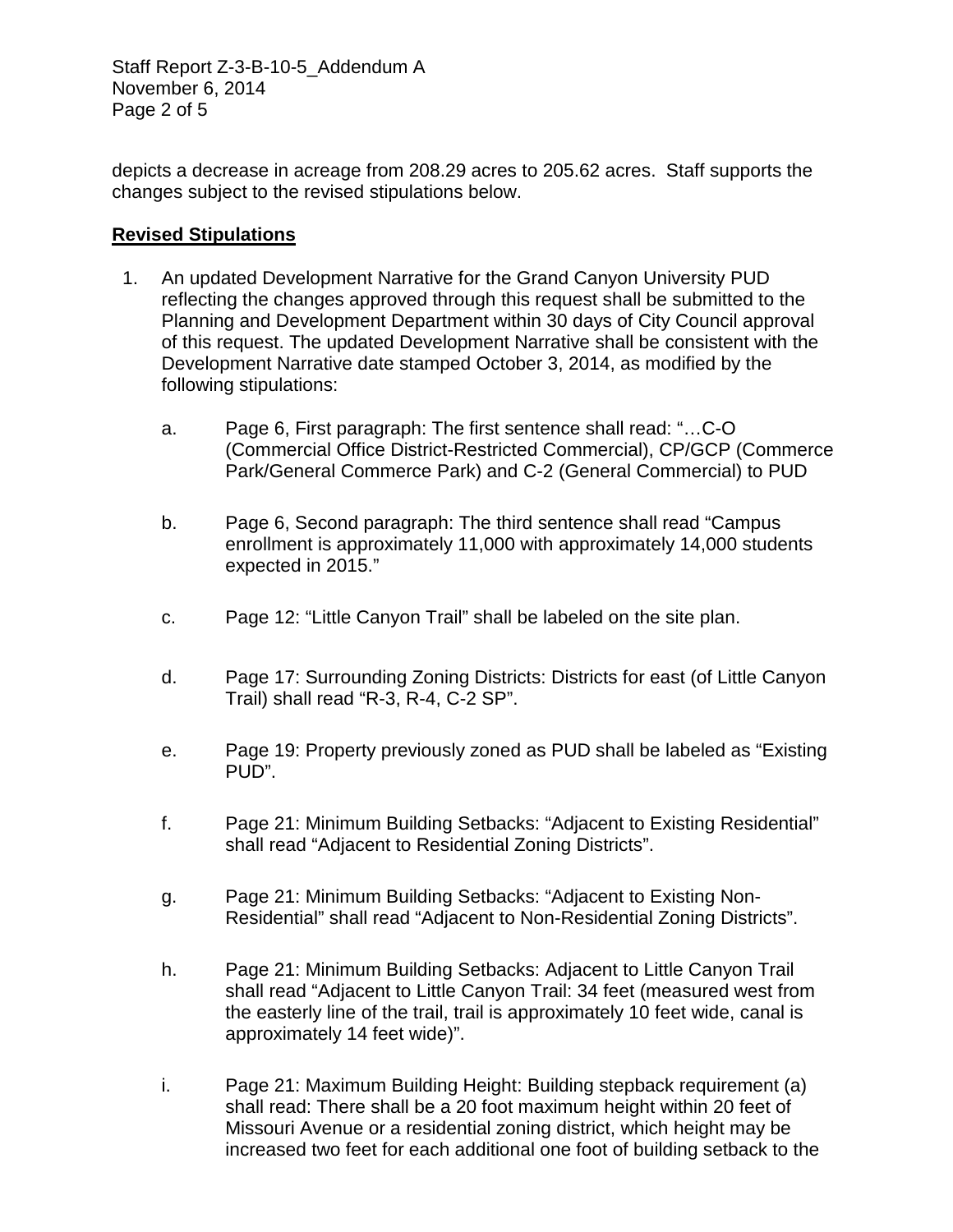Staff Report Z-3-B-10-5\_Addendum A November 6, 2014 Page 3 of 5

maximum permitted height".

- j. PAGE 21: MAXIMUM BUILDING HEIGHT: BUILDING STEPBACK REQUIREMENT (A) SHALL READ: THERE SHALL BE A 20 FOOT MAXIMUM HEIGHT WITHIN 10 FEET OF A RESIDENTIAL ZONING DISTRICT IN THE INTERIOR OF THE PROJECT BOUNDARIES, WHICH HEIGHT MAY BE INCREASED ONE FOOT FOR EACH ADDITIONAL ONE FOOT OF BUILDING SETBACK TO THE MAXIMUM PERMITTED HEIGHT".
- jk. Page 21: Required Parking: Arena parking ratio should read: "1 space:4 arena seats"
- kl. Page 22: Provided Parking: PUD Temporary Lots shall read "PUD Lots".
- lm. Page 22: Minimum Landscape Setbacks/Standards: "Adjacent to Residential" shall read "Adjacent to Residential Zoning Districts".
- mn. Page 22: Minimum Landscape Setbacks/Standards: Adjacent to Non-Residential shall read "Adjacent to Non-Residential Zoning Districts".
- no. Page 23: Landscape Setbacks: Note shall read "Open wrought iron fences up to 8 feet in height are permitted on property lines and subject to setback requirements where not prohibited by Section 31-13 of the City Code".
- op. Page 24: Building Setbacks: Note shall read "Open wrought iron fences up to 8 feet in height are permitted on property lines and subject to setback requirements where not prohibited by Section 31-13 of the City Code".
- pq. Page 25: Building and Landscape setback and stepback along Missouri diagram date stamped October 13, 2014 (Attachment C) shall be inserted in Missouri Avenue section.
- qr. Page 26: Little Canyon Trail: The second paragraph shall read: "The required building setback west of the Little Canyon Trail shall not be less than 34 feet as measured from the east property line of the Trail easement. Additionally, buildings east of the trail shall maintain a 10 foot setback from the east property line of the trail easement. For buildings west of the trail, there shall be a 34 foot maximum height within 34 feet of a residential zoning district, which height may be increased two feet for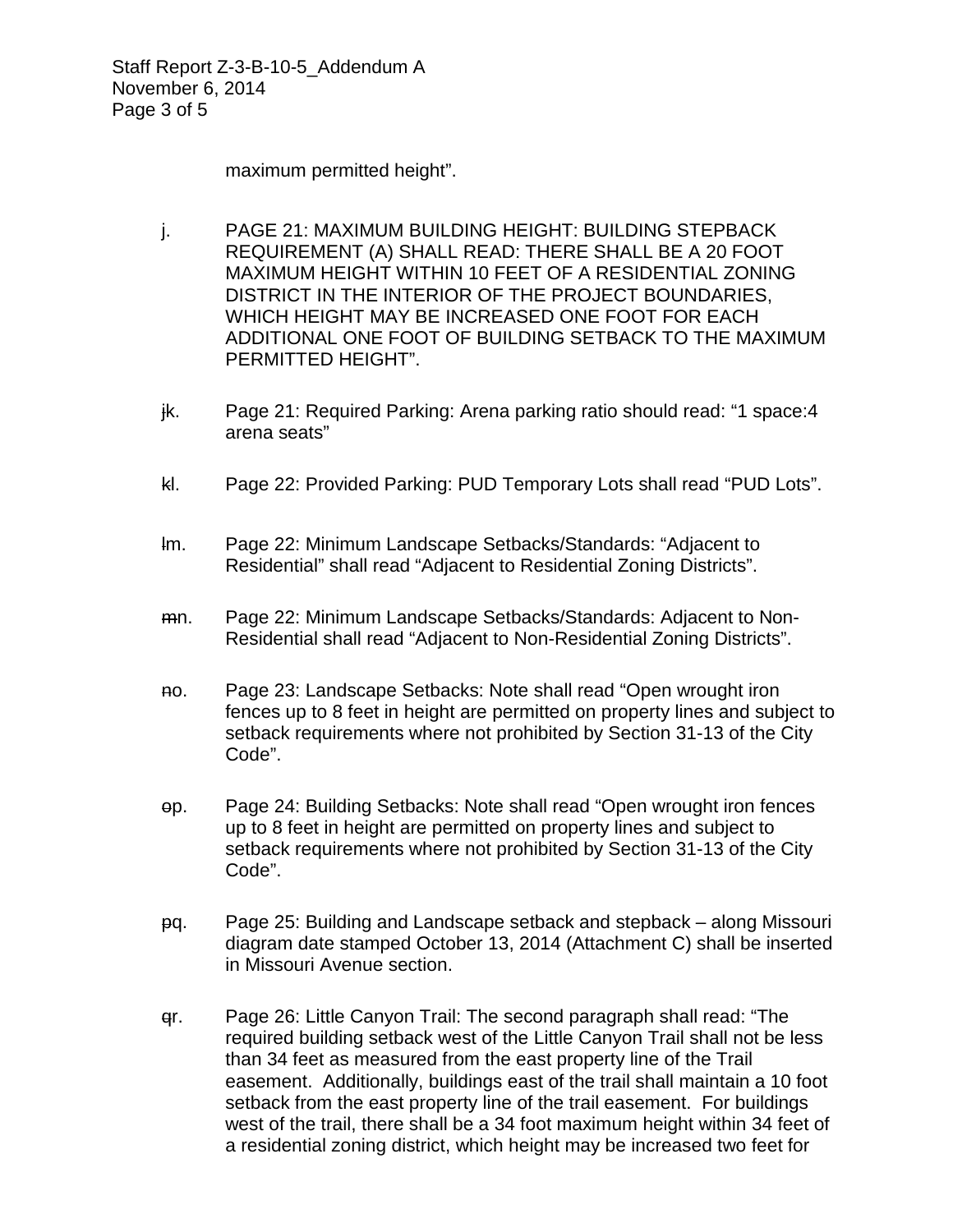each additional one foot of building setback to the maximum permitted height".

- rs. Page 26: Building setbacks along Little Canyon Trail diagram date stamped October 13, 2014 (Attachment D) shall be inserted in Little Canyon Trail section.
- st. Page 29: Shade standards: The last paragraph shall read "New construction on the GCU campus shall comply with the shade standards set forth in Section 507 Tab A of the Phoenix Zoning Ordinance."
- tu. Page 37: Little Canyon Trail: The section shall read:

"The Little Canyon Canal is an historic channel that predates the Salt River Project canal system seen elsewhere in the valley. The canal is a relatively narrow channel that transitions to an underground vault on either side of the university campus.

Several easements are currently in place along this perimeter, including utility easements and a multiuse trail easement. The alignment of the canal represents a segment in the Metropolitan Bike Path system (see attached exhibit from the Maricopa Association of Governments "Bike ways" map), and a community amenity. The City of Phoenix recently approved a Public Art Project that aims to improve the canal between Missouri Avenue and Camelback Road, and capitalize on its capacity to serve as a walking and bike path for area neighbors.

Improvements created a heavily landscaped multiuse path on the western bank of the canal on university property. As such, the university has agreed to provide annual funds to maintain these improvements that include a meandering path of concrete and decorative concrete, groundcover and shrubs including white lantana, desmettiana and blue grama grasses, along with a tree canopy of pistache, palo verde and sissoo trees placed 30 feet on center to provide shade and screening. A landscaped terminus is provided at the Colter Street cul-de-sac as an amenity to the adjacent neighborhood.

These improvements provide a welcome amenity to the neighborhood, and also provide a superior screening element between the campus and multifamily properties to the east. The extent of these improvements varies along the canal alignment, but is generally between 30 and 40 feet deep. The practical effect on the immediately surrounding neighbors will be to provide a superior buffer between educational and residential uses that will help mitigate any possible negative effects on adjacent property owners.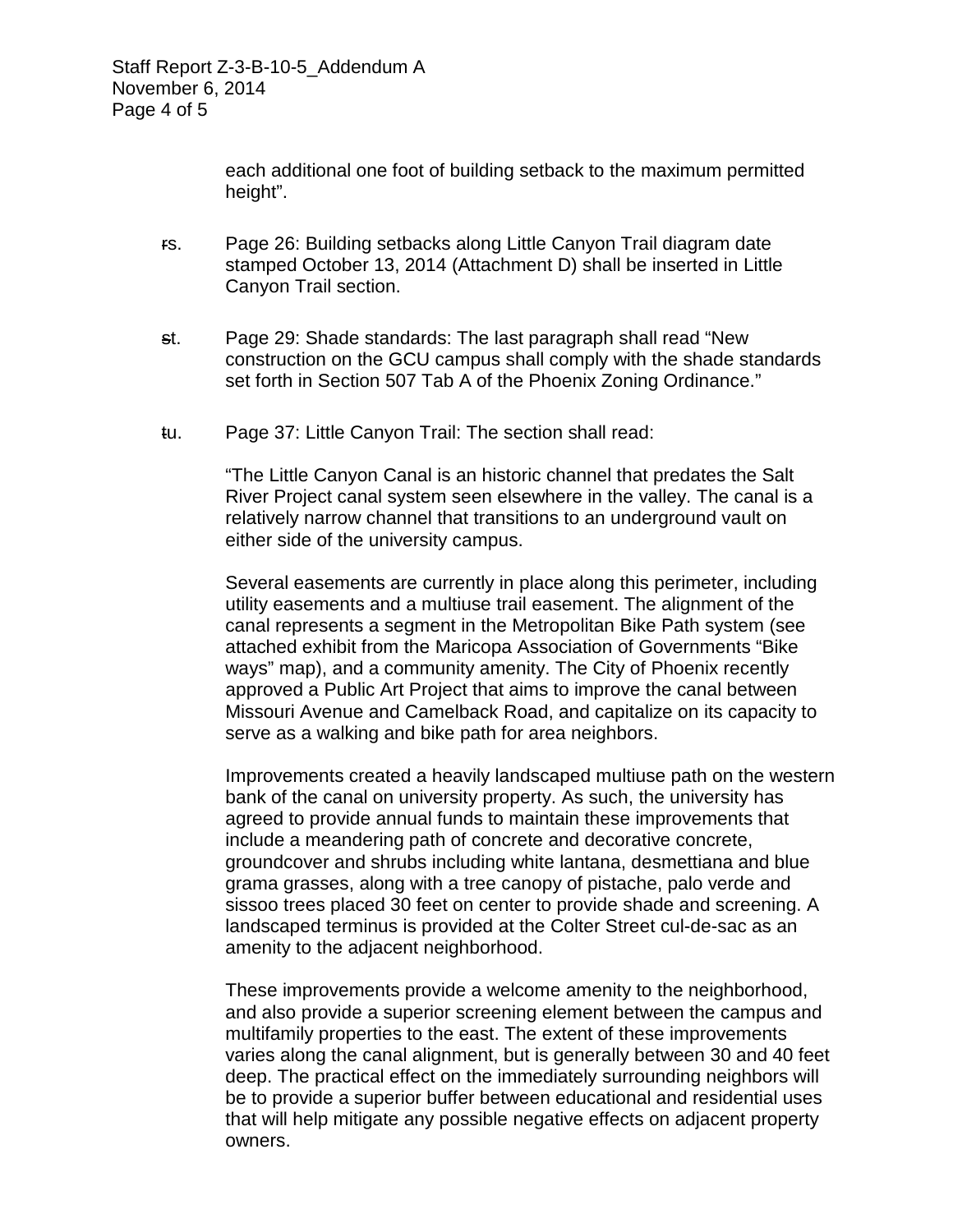Staff Report Z-3-B-10-5\_Addendum A November 6, 2014 Page 5 of 5

> As redevelopment occurs, parking will be moved to the perimeter of campus and automobile commuters will exit their cars along the periphery of campus and walk to their internal destinations."

 2. The applicant shall submit a Traffic Impact Study to the Street Transportation Department and the Planning and Development Department prior to preliminary site plan review. The applicant shall be responsible for any dedications and required improvements as recommended by the approved traffic study, as approved by the Planning and Development Department and the Street Transportation Department.

## **Attachments**

Sketch Map (as approved)